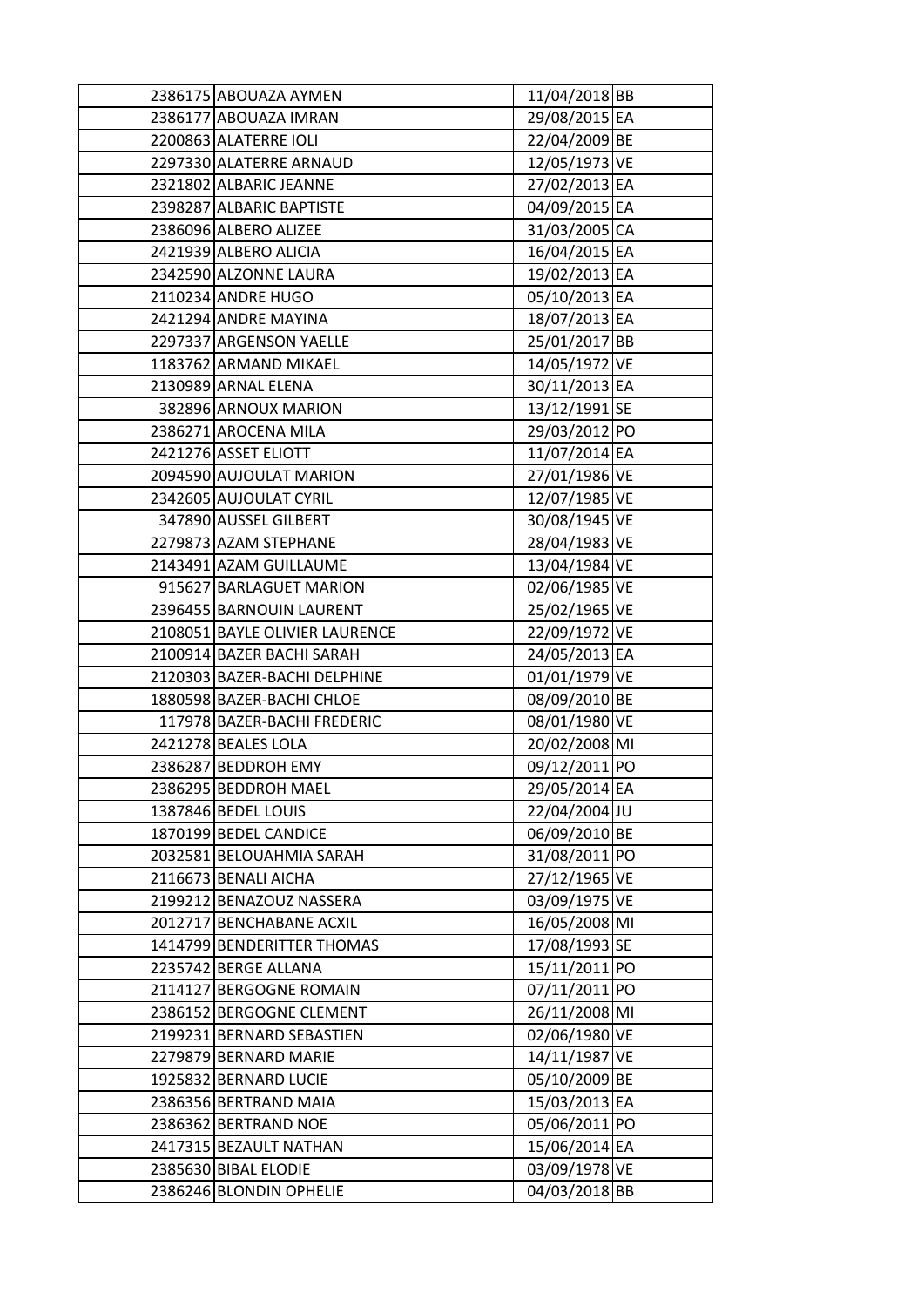| 2219640 BLONDIN LEONTINE       | 18/09/2013 EA |  |
|--------------------------------|---------------|--|
| 2421286 BOISSEAU MARTIAL       | 13/04/1986 VE |  |
| 2107988 BOISSIER LENA          | 10/02/2009 BE |  |
| 2218253 BON LOUIS              | 18/05/2015 EA |  |
| 1862612 BONHOMME LIONEL        | 05/11/1972 VE |  |
| 2253344 BONNAUD NICOLE         | 06/01/1971 VE |  |
| 2151775 BONNEFOI MALGORZATA    | 11/12/1972 VE |  |
| 2384878 BONNEFOI ETIENNE       | 10/05/2007 MI |  |
| 2434509 BONNEFOI MURIELLE      | 30/03/1979 VE |  |
| 2075272 BONNET CYRIL           | 06/03/1980 VE |  |
| 2100757 BORDARIER SEBASTIEN    | 08/06/1973 VE |  |
| 2386219 BORDE BASILE           | 28/07/2018 BB |  |
| 2386221 BORDE NOEMIE           | 08/09/2015 EA |  |
| 2386228 BORDE ZOE              | 08/09/2015 EA |  |
| 2386188 BOREL CLARA            | 16/09/2013 EA |  |
| 2428619 BOTELLA TOM            | 30/06/2014 EA |  |
| 2417341 BOUABANE ZYAMIN        | 29/05/2015 EA |  |
| 2417293 BOUABANE BARISA        | 31/08/1969 VE |  |
| 1071715 BOUABANE FREDERIC      | 01/03/1964 VE |  |
| 693633 BOUCENA BADON VINCENT   | 04/05/1990 SE |  |
| 2146157 BOUDIN BRUNO           | 15/06/1968 VE |  |
| 2170462 BOUGOURZI HAIDER       | 30/04/1987 VE |  |
| 2417346 BOUGOURZI SHAINA       | 31/12/2008 MI |  |
| 2408599 BOUGOURZY MELINA       | 12/04/2010 BE |  |
| 2408600 BOUGOURZY ETHAN        | 29/07/2010 BE |  |
| 2100834 BOULARD BRUNO          | 07/05/1970 VE |  |
| 973255 BOUYER FELIX            | 30/06/1977 VE |  |
| 2384964 BRIGNOLO KYLIAN        | 15/09/2015 EA |  |
| 1840063 BROS NICOLAS           | 30/11/1983 VE |  |
| 2226798 BRUJAS SANDRINE        | 05/12/1983 VE |  |
| 1872203 BRUN BRUNO             | 03/12/1980 VE |  |
| 2396401 BRUN OLIVIA            | 19/06/2013 EA |  |
| 2396403 BRUN JEANNE            | 25/05/2016 BB |  |
| 2386140 BRUN GABRIEL           | 07/08/2013 EA |  |
| 2428620 BRUN HUGO              | 01/08/2017 BB |  |
| 2425268 CALI MILAN             | 23/06/2015 EA |  |
| 2219618 CAMMAL CHRISTELLE      | 24/09/1982 VE |  |
| 1804522 CAMMAL MAELYS          | 18/09/2007 MI |  |
| 2151778 CAMPREDON MICHELE      | 27/09/1960 VE |  |
| 2313619 CANO ISABELLE          | 08/12/1963 VE |  |
| 2396458 CAPELLE HECTOR         | 29/04/2016 BB |  |
| 1617711 CARAVAGA ADELIE        | 16/10/1995 SE |  |
| 2353589 CARBONNET MILO         | 14/03/2017 BB |  |
| 2316609 CARNER JEAN-CHRISTOPHE | 09/10/1980 VE |  |
| 2166521 CASTANET LALY          | 06/06/2002 ES |  |
| 2312985 CAVALIER LEO           | 06/11/2013 EA |  |
| 2398312 CAVALIER NOA           | 26/10/2016 BB |  |
| 2114164 CAYREL SANDRINE        | 28/06/1974 VE |  |
| 2408645 CELLIER DUMAS JULES    | 13/05/2012 PO |  |
| 2344751 CERPEDES AMELY         | 09/06/2013 EA |  |
|                                |               |  |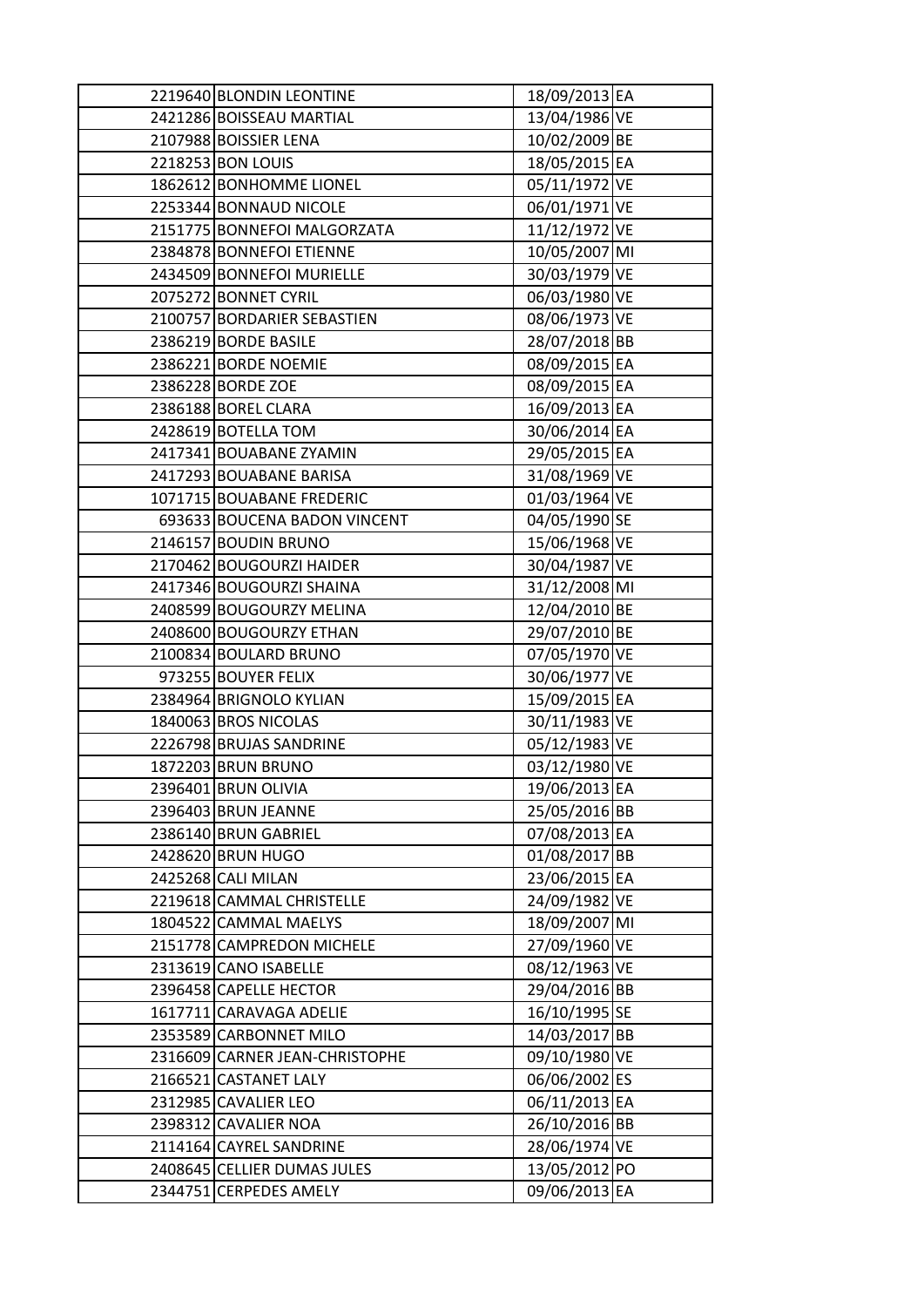| 2319780 CHABROL JULES        | 10/12/2016 BB |  |
|------------------------------|---------------|--|
| 2319781 CHABROL ELOISE       | 30/04/2013 EA |  |
| 2429557 CHAMBON-PERRIER PENG | 10/09/1965 VE |  |
| 2398309 CHAOUI EVESQUE SEINA | 06/03/2015 EA |  |
| 2386205 CHAPELLE NATHAN      | 22/12/2011 PO |  |
| 2279868 CHARRE NICOLAS       | 03/04/1972 VE |  |
| 2417319 CHERRAOUI NELIA      | 10/06/2012 PO |  |
| 2431807 CHEVALIER AEL        | 01/01/2016 BB |  |
| 2398397 CHOMARAS MEY LEE     | 07/06/2014 EA |  |
| 1933635 CLAISSE VICTOR       | 12/05/2009 BE |  |
| 1825138 CLAISSE PAUL         | 14/05/2007 MI |  |
| 2164859 CLAISSE LISON        | 08/01/2012 PO |  |
| 2417288 CLAPT ELISABETH      | 18/08/1968 VE |  |
| 2396445 CLEMENT KONOR        | 01/03/2018 BB |  |
| 2167721 CLEMENT JAROD        | 02/12/2015 EA |  |
| 2421941 CLERGE LEFEBVRE NAEL | 12/11/2011 PO |  |
| 1073690 CLOUX JEAN           | 21/09/1990 SE |  |
| 1703037 CODEMO JUSTINE       | 26/12/2007 MI |  |
| 2342579 CODEMO MAXIME        | 29/05/2012 PO |  |
| 1689394 COLSON CORINNE       | 22/07/1962 VE |  |
| 2426362 COMBES DELPHINE      | 02/09/1968 VE |  |
| 2408620 CORRIEZ NATHALIE     | 18/08/1966 VE |  |
| 2226521 COSTA CHARLINE       | 16/08/2010 BE |  |
| 2297345 COSTE CLEMENCE       | 23/01/2012 PO |  |
| 2385085 COUDERC SHUN         | 08/04/2014 EA |  |
| 2385089 COUDERC OCEAN        | 22/05/2012 PO |  |
| 2385095 COUDERC EDEN         | 13/09/2017 BB |  |
| 2421302 COUSIN ROBIN         | 06/12/2017 BB |  |
| 2166822 COUSIN NATHAN        | 30/07/2011 PO |  |
| 2245336 COUTANCEAU SEBASTIEN | 22/05/1969 VE |  |
| 2226794 COUTANCEAU VERONIQUE | 14/08/1971 VE |  |
| 1606412 COZZOLI CHIARA       | 03/05/2008 MI |  |
| 2421279 CRUAJOU LUCAS        | 23/02/2011 PO |  |
| 2417322 DAIZE SAMUEL         | 04/02/2011 PO |  |
| 2398351 DAIZE CHARLINE       | 13/05/2015 EA |  |
| 1926513 DAUMET MILA          | 06/09/2010 BE |  |
| 2417304 DEBAILLE LEANA       | 13/05/2011 PO |  |
| 2385070 DEMAZURE THIERRY     | 17/02/1973 VE |  |
| 2434508 DENANT SANDRINE      | 14/02/1984 VE |  |
| 1314132 DEVARIEUX LOELIA     | 29/10/2003 JU |  |
| 1314134 DEVARIEUX CATHERINE  | 17/05/1975 VE |  |
| 1455752 DEVARIEUX PIERRE     | 10/10/1975 VE |  |
| 2180891 DI RUSSO ANTHONY     | 17/07/2015 EA |  |
| 2180892 DI RUSSO BENJAMIN    | 17/07/2015 EA |  |
| 2296092 DIAZ MILA            | 17/01/2017 BB |  |
| 2221652 DIAZ LILY            | 22/08/2013 EA |  |
| 2221766 DIAZ ELEONORE        | 16/02/2009 BE |  |
| 2342619 DISCOLLE ANAHI       | 22/09/2014 EA |  |
| 2296098 DJAI ORIANNE         | 04/02/2010 BE |  |
| 2308769 DUARTE LOURO PAULO   | 07/02/1971 VE |  |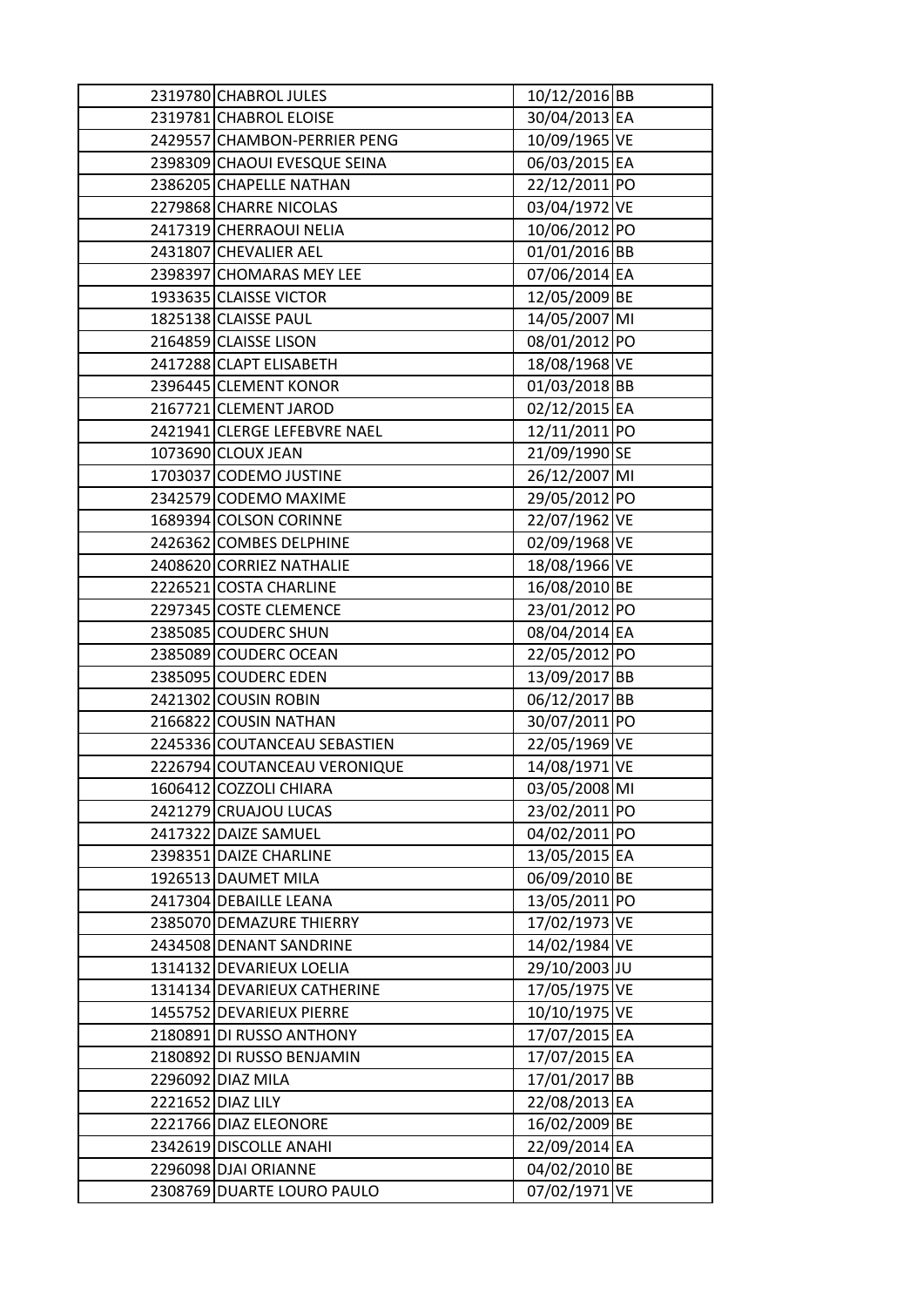| 2200922 DUMAS SOHAN             | 25/09/2009 BE |  |
|---------------------------------|---------------|--|
| 1637125 DUMAS TONY              | 16/01/1997 SE |  |
| 2200929 DUMAS MAYLEEN           | 21/11/2013 EA |  |
| 1880592 DUPONT MATHEO           | 15/11/2010 BE |  |
| 1527576 DURANTON LUCILE         | 04/01/2005 CA |  |
| 1269677 DUSSARGUES DAMIEN       | 27/03/1982 VE |  |
| 2187064 DUTAUT MARIE            | 05/09/2010 BE |  |
| 1558237 EL HADAFE ADIL          | 14/12/1978 VE |  |
| 2384934 EL MEZZOUZE ALIA        | 28/02/2013 EA |  |
| 2384915 EL MEZZOUZE LOUAI       | 09/12/2016 BB |  |
| 2315196 ENJOLRAS MILA           | 17/12/2015 EA |  |
| 2094725 ENJOLRAS MICHAEL        | 12/04/1982 VE |  |
| 2386352 ESCHALIER MAXIME        | 24/07/2015 EA |  |
| 2297322 FABRE PAOLO             | 27/01/2010 BE |  |
| 2137861 FAGE LEONIE             | 29/03/2009 BE |  |
| 1809202 FAGOO MROZINSKI ELISE   | 04/08/1979 VE |  |
| 2258527 FAJON LAURA             | 07/02/2008 MI |  |
| 2226526 FAJON AMANDINE          | 08/12/1979 VE |  |
| 2245333 FAJON HUGO              | 08/09/2011 PO |  |
| 1932057 FAJON SYLVAIN           | 03/07/1979 VE |  |
| 2134568 FANTINI LEO             | 10/04/2001 ES |  |
| 2421300 FARIAS VICTOR           | 02/09/2006 CA |  |
| 2245326 FAURE CELINE            | 10/05/1968 VE |  |
| 2104533 FAVOUT AURELIEN         | 24/10/1980 VE |  |
| 2384930 FERNANDEZ-RUIZ ESTEBAN  | 27/08/2012 PO |  |
| 2330180 FEYER ARMIN             | 25/08/2012 PO |  |
| 2330181 FEYER VINCE             | 07/10/2014 EA |  |
| 2317605 FISCHER CHRISTOPHE      | 04/11/1981 VE |  |
| 2342593 FORTEL PIERRE           | 30/03/2004 JU |  |
| 569910 FRANCE VIVIEN            | 30/08/1990 SE |  |
| 2408609 FREMIET HELENE          | 29/09/1973 VE |  |
| 2386107 GACHE ATRUC MORGAN      | 02/08/2010 BE |  |
| 2386112 GACHE ATRUC JORIS       | 02/08/2010 BE |  |
| 2200916 GACHE MORILLON ELENA    | 19/12/2009 BE |  |
| 2408607 GALINDO ELENA           | 02/02/2017 BB |  |
| 2156467 GALLE SABINE            | 09/03/1970 VE |  |
| 2398292 GARCIA EDEN             | 20/07/2012 PO |  |
| 2398300 GARCIA LENY             | 21/02/2015 EA |  |
| 2127049 GARCIA GUIRAUD CAPUCINE | 29/05/2013 EA |  |
| 1114540 GARGALLO PATRICK        | 29/12/1957 VE |  |
| 2017194 GASTAUD NILS            | 14/12/2010 BE |  |
| 1409050 GAYRAUD VALERIE         | 13/06/1966 VE |  |
| 2261573 GAZILHOU DIDIER         | 08/01/1959 VE |  |
| 2384892 GENDRY CLEMENT          | 27/02/2016 BB |  |
| 2278873 GERIN AMBRE             | 06/06/2013 EA |  |
| 2226430 GERVASONI CHRISTELLE    | 16/05/1989 SE |  |
| 2120650 GERVASONI MARIE         | 17/12/2009 BE |  |
| 2120657 GERVASONI LUCIE         | 23/09/2012 PO |  |
| 2417297 GONCALVEZ GARCIA TOM    | 18/09/2015 EA |  |
| 2384993 GONGORA FREDERIQUE      | 05/01/1967 VE |  |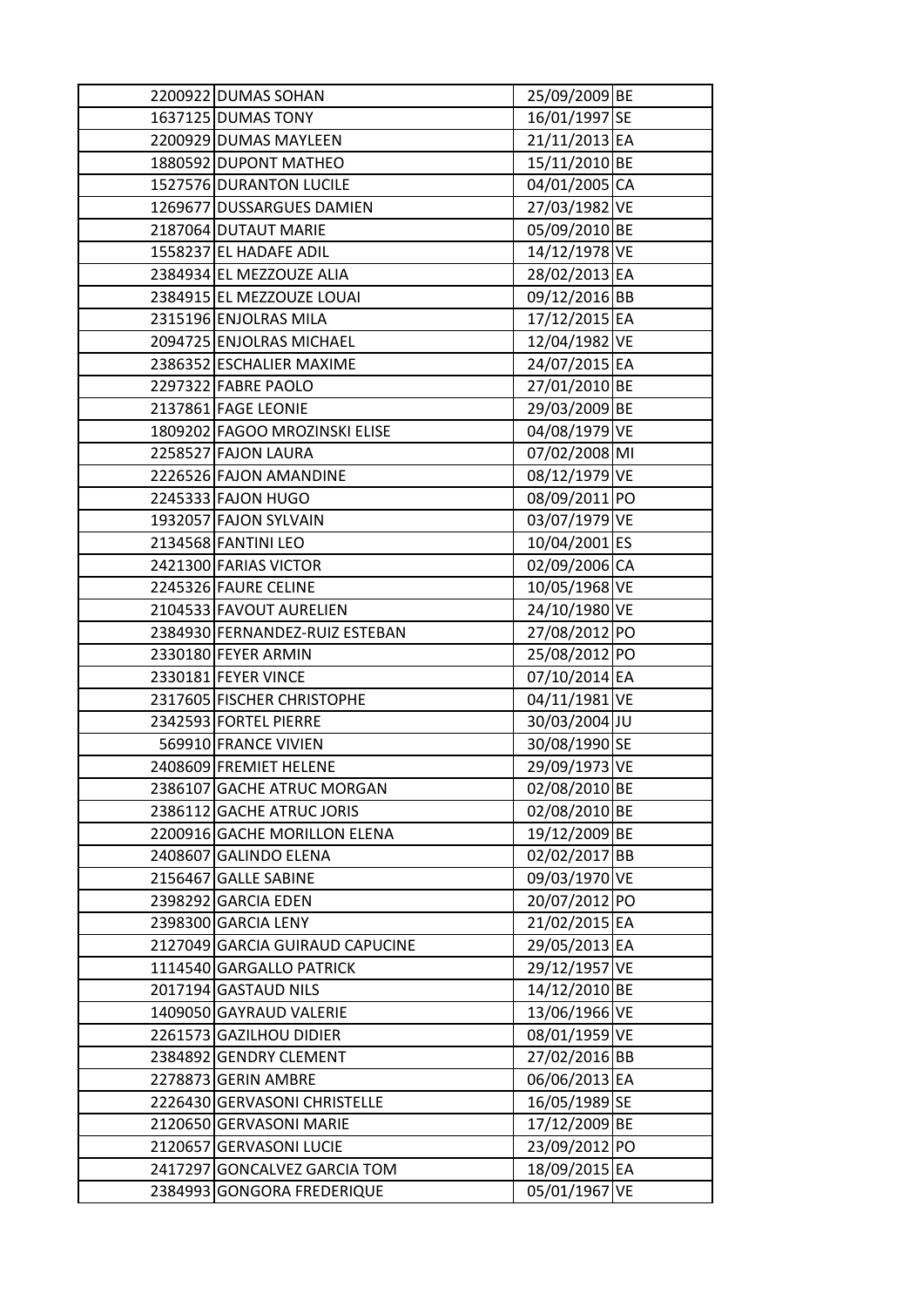| 1925822 GONTARD ELISE         | 14/05/2008 MI |  |
|-------------------------------|---------------|--|
| 1527583 GONTARD ANTONIN       | 08/11/2004 JU |  |
| 2384888 GUERINEAU CESAR       | 25/03/2016 BB |  |
| 2386344 GUEZELLOU CHARLOTTE   | 31/07/2015 EA |  |
| 2218536 GUINARD FLORENCE      | 12/08/1966 VE |  |
| 2100842 GUINTOLI CLAUDE       | 11/02/1970 VE |  |
| 2386307 HABCHI ASSIA          | 31/10/2013 EA |  |
| 2396468 HABOUZIT CHLOE        | 24/12/2015 EA |  |
| 2315198 HAELEWYN AGATHE       | 31/08/2012 PO |  |
| 2245324 HAELEWYN FAUSTINE     | 23/10/2016 BB |  |
| 2007420 HAICHOUR LINA         | 04/01/2011 PO |  |
| 1536298 HAMADOUCHE MOHAMED    | 01/06/1997 SE |  |
| 2412456 HASSINI DALILA        | 13/05/1967 VE |  |
| 2404626 HENNEBICK MICHAEL     | 29/09/1977 VE |  |
| 2326613 HENNEBICK JOSEPH      | 03/08/2016 BB |  |
| 2199167 HENNEBICK JADE        | 11/05/2010 BE |  |
| 2114120 HENRY MARIUS          | 27/08/2011 PO |  |
| 2114124 HENRY GABIN           | 03/03/2013 EA |  |
| 2408598 HERVAS ENZO           | 22/10/2011 PO |  |
| 2396383 HESTIN JULIAN         | 07/07/2013 EA |  |
| 2384925 HUSZEZA AXEL          | 08/10/2013 EA |  |
| 2344750 ISORE BOGREAU RAPHAEL | 07/09/2013 EA |  |
| 2296103 JACQUEL MICKAEL       | 07/09/2007 MI |  |
| 2124096 JACQUEL PASCAL        | 24/04/1975 VE |  |
| 2408613 JEAN LANA             | 03/05/2011 PO |  |
| 2386133 JOUANEN LOAN          | 26/09/2015 EA |  |
| 2101711 JOULLIE MATHIEU       | 31/12/2012 PO |  |
| 2310469 JOULLIE ELODIE        | 23/10/2005 CA |  |
| 2371963 JOULLIE MARIE         | 25/04/2008 MI |  |
| 2032762 JOURDAN ISABELLE      | 29/09/1969 VE |  |
| 2314938 JUSTES CLEMENT        | 01/07/2008 MI |  |
| 2314942 JUSTES UGO            | 28/12/2013 EA |  |
| 2417276 JUSTES DAVID          | 06/09/1970 VE |  |
| 2417301 JUVIN LUCIE           | 10/06/2015 EA |  |
| 2141387 KASSIS PAGES INGRID   | 28/04/1975 VE |  |
| 2231738 KASSIS PAGES LUANN    | 07/09/2006 CA |  |
| 2421296 KHIER LYA             | 25/08/2014 EA |  |
| 2187543 KOWALCZAK RAPHAEL     | 11/04/1980 VE |  |
| 156036 LACROIX FREDERIC       | 18/07/1962 VE |  |
| 2408640 LADREYT CARLA         | 29/03/2007 MI |  |
| 2432073 LALAUZE MARC          | 21/02/1980 VE |  |
| 2314471 LALAUZE ELSA          | 17/03/2009 BE |  |
| 2278883 LAMSSALAK EMILIE      | 02/06/1992 SE |  |
| 1225808 LAMY SAIDA            | 27/11/1971 VE |  |
| 2019913 LAPIERRE CLEMENCE     | 10/02/2011 PO |  |
| 2108777 LAPIERRE ELIOTT       | 22/04/2013 EA |  |
| 1100769 LAPIN BRUNO           | 17/06/1957 VE |  |
| 1998287 LAPORTE INAYA         | 31/10/2012 PO |  |
| 2200873 LAPORTE NOAH          | 25/11/2004 JU |  |
| 1985709 LAPORTE STEPHAN       | 26/04/1981 VE |  |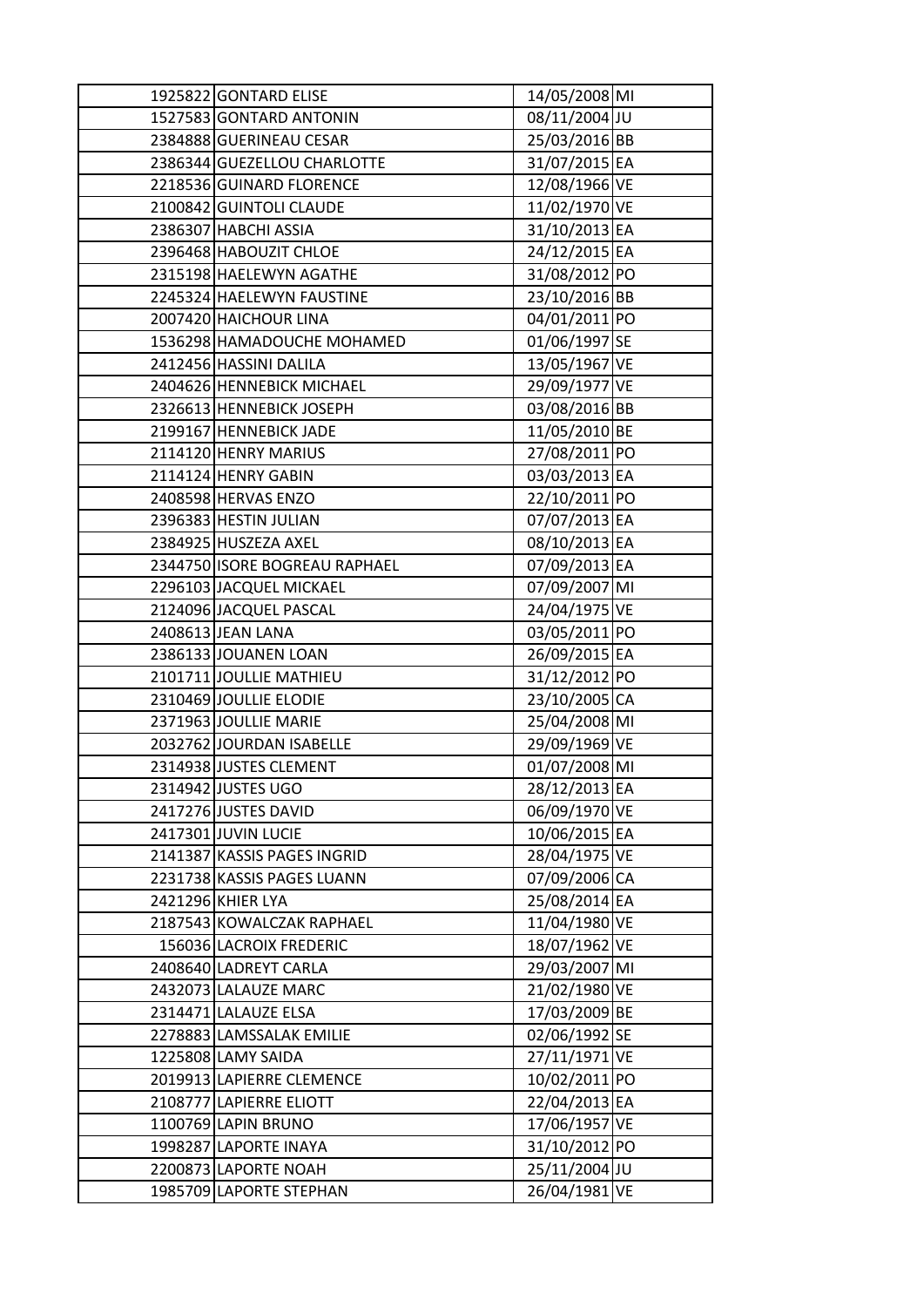| 1379460 LAPORTE CHRISTOPHE      | 20/05/1978 VE |  |
|---------------------------------|---------------|--|
| 1736293 LAPORTE KYLIAN          | 07/08/2008 MI |  |
| 2386211 LARGUIER ETHAN          | 19/03/2011 PO |  |
| 2297334 LAZAREWICZ MAYLIN       | 03/01/2013 EA |  |
| 2408604 LE ROUX AXEL            | 29/08/2012 PO |  |
| 150843 LEGRAND SEBASTIEN        | 10/03/1976 VE |  |
| 2202558 LELIAS MARIANNE         | 12/07/2013 EA |  |
| 2421942 LEMONNIER ISABELLE      | 20/08/1960 VE |  |
| 2151783 LEPINAY-ROUSSELOU SACHA | 23/06/2012 PO |  |
| 1382812 LEROY ELISE             | 12/07/1992 SE |  |
| 2187537 LETOFFE LAURA           | 22/05/1988 SE |  |
| 2417303 LEWIN AMY               | 11/06/2010 BE |  |
| 2421277 LOPEZ FREDERIC          | 20/04/1978 VE |  |
| 2384969 LOUBAT LUDOVIC          | 03/02/1970 VE |  |
| 206109 MAGNE DENIS              | 01/06/1972 VE |  |
| 2134585 MAGNE FONDACCI FLORE    | 12/09/2008 MI |  |
| 2134589 MAGNE FONDACCI CANDICE  | 12/09/2008 MI |  |
| 2219635 MAILLOT LAURA           | 23/07/2010 BE |  |
| 2315203 MAILLOT ZOE             | 06/06/2014 EA |  |
| 2199190 MALBERT OLIVIER         | 05/01/1978 VE |  |
| 2386298 MALEYSSON ENZO          | 29/11/2004 JU |  |
| 2417317 MALLUS MELIA            | 18/04/2012 PO |  |
| 2187593 MANGIN THIERRY          | 10/04/1971 VE |  |
| 2385077 MARIN MAEL              | 14/08/2017 BB |  |
| 2386343 MARINI LUCAS            | 09/11/2013 EA |  |
| 2408623 MARION CAMILLE          | 04/10/2015 EA |  |
| 2408634 MARQUE ISABELLE         | 11/09/1973 VE |  |
| 2003475 MARTIN CHARLY           | 15/05/2009 BE |  |
| 2398323 MARTINEZ BONNAZ TAYNNA  | 29/01/2014 EA |  |
| 2314937 MARTIQUET ELEA          | 09/07/2016 BB |  |
| 1201766 MASCLEF SERGE           | 27/03/1971 VE |  |
| 1201795 MASCLEF STEPHANIE       | 13/03/1976 VE |  |
| 2396435 MASMEJEAN MAXENCE       | 04/08/2014 EA |  |
| 2430231 MAT LULLABY             | 08/10/2009 BE |  |
| 2218290 MATHIS LUCIE            | 21/09/2015 EA |  |
| 2104128 MATHIS BRUNO            | 02/02/1981 VE |  |
| 2296143 MAURIN NOE              | 21/08/2010 BE |  |
| 1999718 MAURIN BEATRICE         | 24/07/1964 VE |  |
| 2431988 MAURIN LAURENT          | 06/10/1972 VE |  |
| 2421291 MAURIN BASILE           | 10/11/2015 EA |  |
| 1476937 MAZOYER DYLAN           | 14/11/1996 SE |  |
| 2259300 MICOUD THIBAUT          | 28/01/1996 SE |  |
| 2408636 MORILLON JEREMY         | 22/08/1984 VE |  |
| 2421289 MOUREAU NOLAN           | 27/08/2015 EA |  |
| 2134598 MOUREAU MORGAN          | 18/09/2012 PO |  |
| 2386170 MOURGUES NINO           | 30/03/2004 JU |  |
| 227414 NAIZOT NICOLAS           | 13/08/1986 VE |  |
| 2431986 NAPOLETANO PATRICIA     | 28/09/1962 VE |  |
| 2127037 NEGRE IRENE             | 03/05/1968 VE |  |
| 2421306 NEGRON AXEL             | 18/12/2014 EA |  |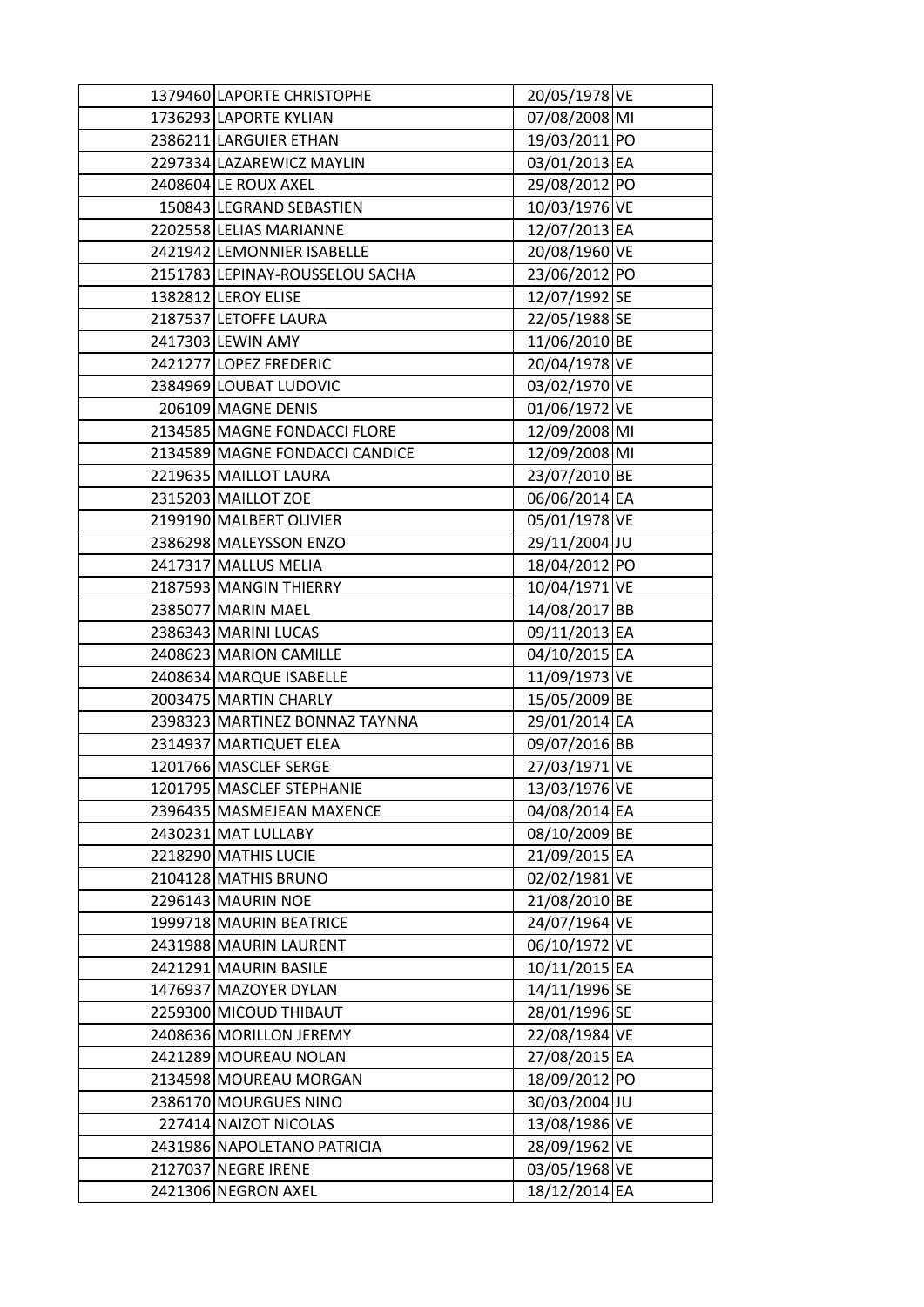|                 | 2386365 NIGON JULIA              | 29/07/2013 EA |  |
|-----------------|----------------------------------|---------------|--|
|                 | 2218263 NOE BARBRY NUMA          | 21/05/2015 EA |  |
|                 | 546467 NOEL LAURENCE             | 02/04/1974 VE |  |
|                 | 2384883 NYALOSASO PINEDON SAMUEL | 30/12/2016 BB |  |
|                 | 2296122 OUBAHMANE LOU            | 21/08/2014 EA |  |
|                 | 687326 OUDDANE ABDELKRIM         | 16/01/1959 VE |  |
|                 | 2261098 PAGES ANNE-MARIE         | 23/08/1965 VE |  |
|                 | 1339716 PANTEL ELIOTT            | 27/10/2000 ES |  |
|                 | 2127015 PARANT-REKIKA LEVANA     | 13/02/2008 MI |  |
|                 | 2342611 PARROT ENOLA             | 02/09/2012 PO |  |
|                 | 2342587 PARROT ELOAN             | 15/12/2013 EA |  |
|                 | 2114143 PASCAL ALYSON            | 17/11/2012 PO |  |
|                 | 2398403 PASSELAIGUE JESSICA      | 19/09/1983 VE |  |
|                 | 2427410 PASTOR LENZO             | 25/06/2014 EA |  |
|                 | 2160834 PASTOR CYLIA             | 19/05/2011 PO |  |
|                 | 1941738 PASTRE MATHIEU           | 21/06/1976 VE |  |
|                 | 2417294 PAUTARD FAUSTINE         | 05/04/2005 CA |  |
|                 | 2296104 PERDIGAO MANON           | 30/01/2015 EA |  |
|                 | 2279887 PERDIGAO MARGAUX         | 26/04/2013 EA |  |
|                 | 2396389 PEREZ LEONIE             | 18/02/2013 EA |  |
|                 | 1763206 PETIT ALEXANDRA          | 03/09/1976 VE |  |
|                 | 2297332 PEUZIAT CORENTIN         | 04/07/2009 BE |  |
|                 | 2404640 PEUZIAT SALOME           | 01/05/2012 PO |  |
|                 | 2425599 PEUZIAT PENELOPE         | 26/03/2008 MI |  |
|                 | 2093885 PHILIPPOT BAPTISTE       | 10/06/2011 PO |  |
|                 | 2226450 PHILIPPOT LOHAN          | 20/12/2015 EA |  |
|                 | 2164861 PORTANIER LAURENT        | 30/04/1991 SE |  |
|                 | 1529456 POULEAU HELENE           | 21/02/1986 VE |  |
|                 | 2430399 PRATLONG SACHA           | 24/10/2007 MI |  |
| 2417313 PY NAEL |                                  | 20/06/2016 BB |  |
|                 | 2199134 PY ELYNA                 | 18/10/2013 EA |  |
|                 | 2421284 RAVAT JIOVANNY           | 09/04/2012 PO |  |
|                 | 2396439 REBOUL HUGO              | 03/12/2016 BB |  |
|                 | 317369 REBOUL RENE               | 26/09/1957 VE |  |
|                 | 2101782 RENAUD AGNIESZKA         | 27/07/1977 VE |  |
|                 | 494060 RICHE DENIS               | 24/07/1961 VE |  |
|                 | 2218259 RICOU MANON              | 04/04/2013 EA |  |
|                 | 2408646 RICOU ALAIN              | 11/08/1968 VE |  |
|                 | 2156473 ROCHER CHRISTINE         | 12/03/1968 VE |  |
|                 | 2333578 RODRIGUEZ LOGAN          | 02/12/2013 EA |  |
|                 | 2386163 RODRIGUEZ DUNCAN         | 19/01/2005 CA |  |
|                 | 1852525 ROINE DELPHINE           | 20/06/1978 VE |  |
|                 | 2434507 ROLET MARINE             | 07/08/1995 SE |  |
|                 | 2238134 ROMANYK NICOLAS          | 13/06/1980 VE |  |
|                 | 2417343 ROMESTAN CANDICE         | 30/03/2013 EA |  |
|                 | 2110207 ROSANIA CARLA            | 29/09/2005 CA |  |
|                 | 1534688 ROSANIA DANIEL           | 10/01/1975 VE |  |
|                 | 822846 ROUQUET DAMIEN            | 27/02/1978 VE |  |
|                 | 2101784 ROUSSEL JOEL             | 14/02/1973 VE |  |
|                 | 2297324 ROUSSET EVA              | 19/09/2012 PO |  |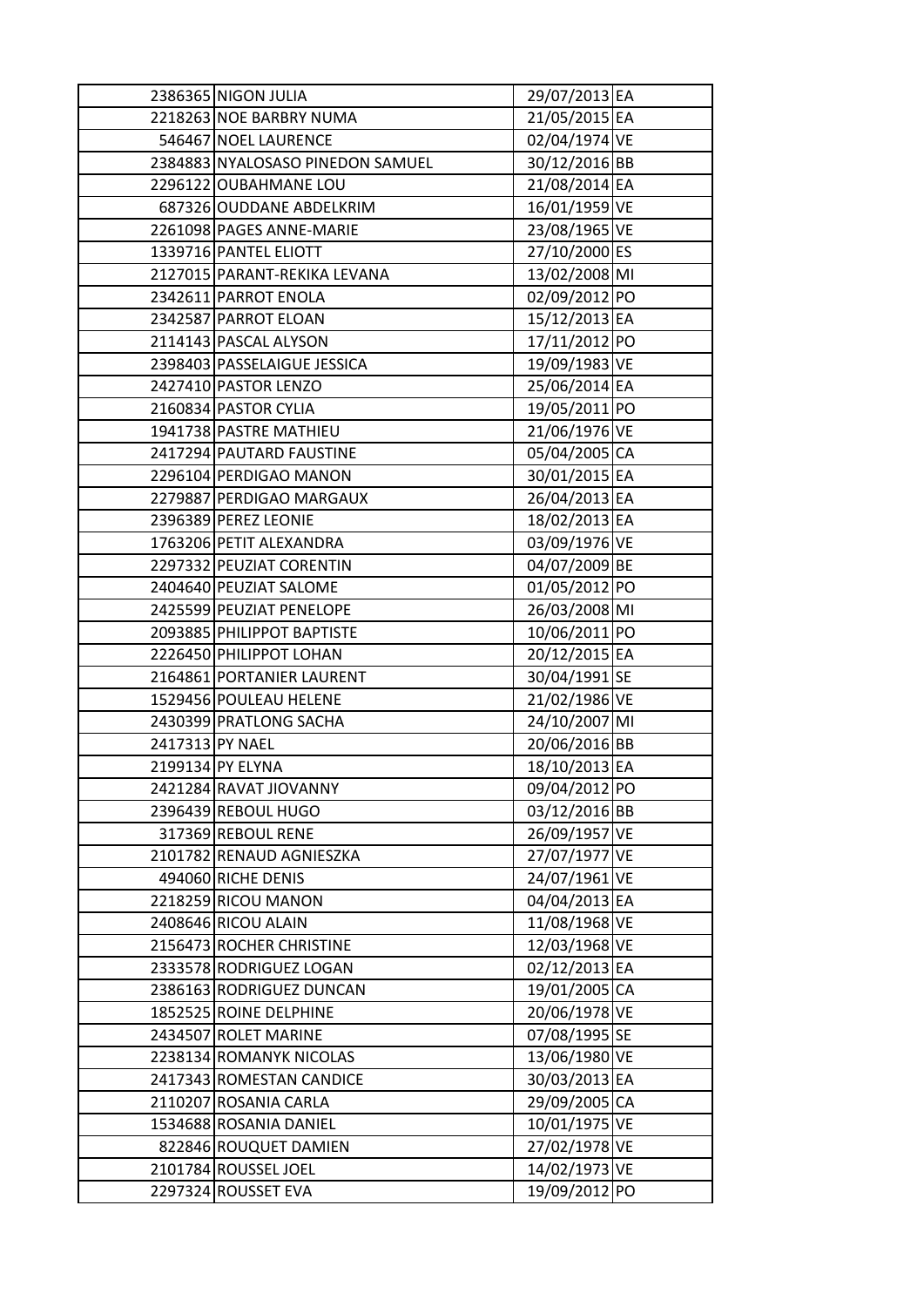| 2386234 ROUVERAND ELCIN           | 26/01/2017 BB |  |
|-----------------------------------|---------------|--|
| 2386238 ROUVERAND ELLA            | 01/02/2013 EA |  |
| 2231735 ROUX CAROLE               | 02/10/1971 VE |  |
| 2104552 RUIZ ROBERT MILAN         | 15/11/2012 PO |  |
| 2104133 SACHERS GWLADYS           | 06/02/1979 VE |  |
| 2231799 SAINT PIERRE SOPHIE       | 15/05/1980 VE |  |
| 2218301 SALLES ARNAUD             | 02/06/1977 VE |  |
| 2094671 SANNOM ANNE               | 16/04/1971 VE |  |
| 2408639 SARREAUD LANA             | 14/03/2016 BB |  |
| 2200902 SARRI RACHID              | 01/11/1966 VE |  |
| 1483304 SAUZET ELIOTT             | 19/11/2004 JU |  |
| 2384919 SEBASTIA NOEMI            | 06/06/2010 BE |  |
| 2116661 SEBASTIEN FANNIE          | 21/07/2015 EA |  |
| 2152980 SERRANO FLORENT           | 25/07/2001 ES |  |
| 1716908 SIMONOT QUENTIN           | 09/08/2006 CA |  |
| 2423356 SLIMANI LENNY             | 19/08/2017 BB |  |
| 2396464 SOUCHE ANAE               | 05/07/2014 EA |  |
| 2255901 SOULIER MALONE            | 02/07/2015 EA |  |
| 2127032 SOVRANO ANNE-MARIE        | 27/06/1967 VE |  |
| 2384939 STASIACZYK THOMAS         | 23/06/2013 EA |  |
| 1935284 STERNON SASHA             | 10/01/2007 MI |  |
| 2226445 STERNON ALINE             | 23/11/1979 VE |  |
| 2278884 STRATTA FLORIAN           | 07/03/1988 SE |  |
| 2404632 SUBIRAN CLARISSE          | 21/11/2002 ES |  |
| 1726960 SUBTIL LOUISON            | 21/07/2004 JU |  |
| 1852094 TAMISIER LAURALIE         | 28/03/1991 SE |  |
| 2421305 TEISSEDRE COUSIN CAROLINE | 24/12/1984 VE |  |
| 2429556 TEISSIER ELODIE           | 19/08/2005 CA |  |
| 2342573 TEPES ALINA               | 28/04/1981 VE |  |
| 2238970 TOURNAIRE PATRICE         | 03/01/1972 VE |  |
| 1427535 TOURNAL SYLVIE            | 03/10/1972 VE |  |
| 2417329 TOUSSAINT ETHAN           | 12/04/2016 BB |  |
| 1645050 TRENTI LAURENT            | 08/10/1963 VE |  |
| 2218529 TRONC UGO                 | 10/06/2010 BE |  |
| 2417325 TURQUES AKROUF SEAN       | 04/04/2011 PO |  |
| 955714 VADANT RENAUD              | 03/01/1981 VE |  |
| 2386278 VALAT ELZEARD             | 20/11/2017 BB |  |
| 2386280 VALAT FAUSTIN             | 28/05/2013 EA |  |
| 2127861 VALVERDE NOE              | 04/02/2012 PO |  |
| 2226513 VAREILLES LOUISE          | 16/09/2014 EA |  |
| 2199240 VEIRUN LAURE              | 05/11/1982 VE |  |
| 1257285 VEIRUN NICOLAS            | 12/08/1980 VE |  |
| 2408611 VELAY SILEA               | 08/02/2013 EA |  |
| 2296116 VELO BERENICE             | 19/09/2016 BB |  |
| 2296118 VELO CLARENCE             | 02/12/2014 EA |  |
| 2123328 VERDELHAN ELISE           | 23/10/2008 MI |  |
| 2386184 VERDELHAN CLARA           | 05/05/2013 EA |  |
| 2417285 VERDELHAN EMMA            | 03/09/2009 BE |  |
| 2100738 VERDIER JADE              | 23/03/2008 MI |  |
| 2199086 VEYRUNES DENIS            | 03/08/1964 VE |  |
|                                   |               |  |